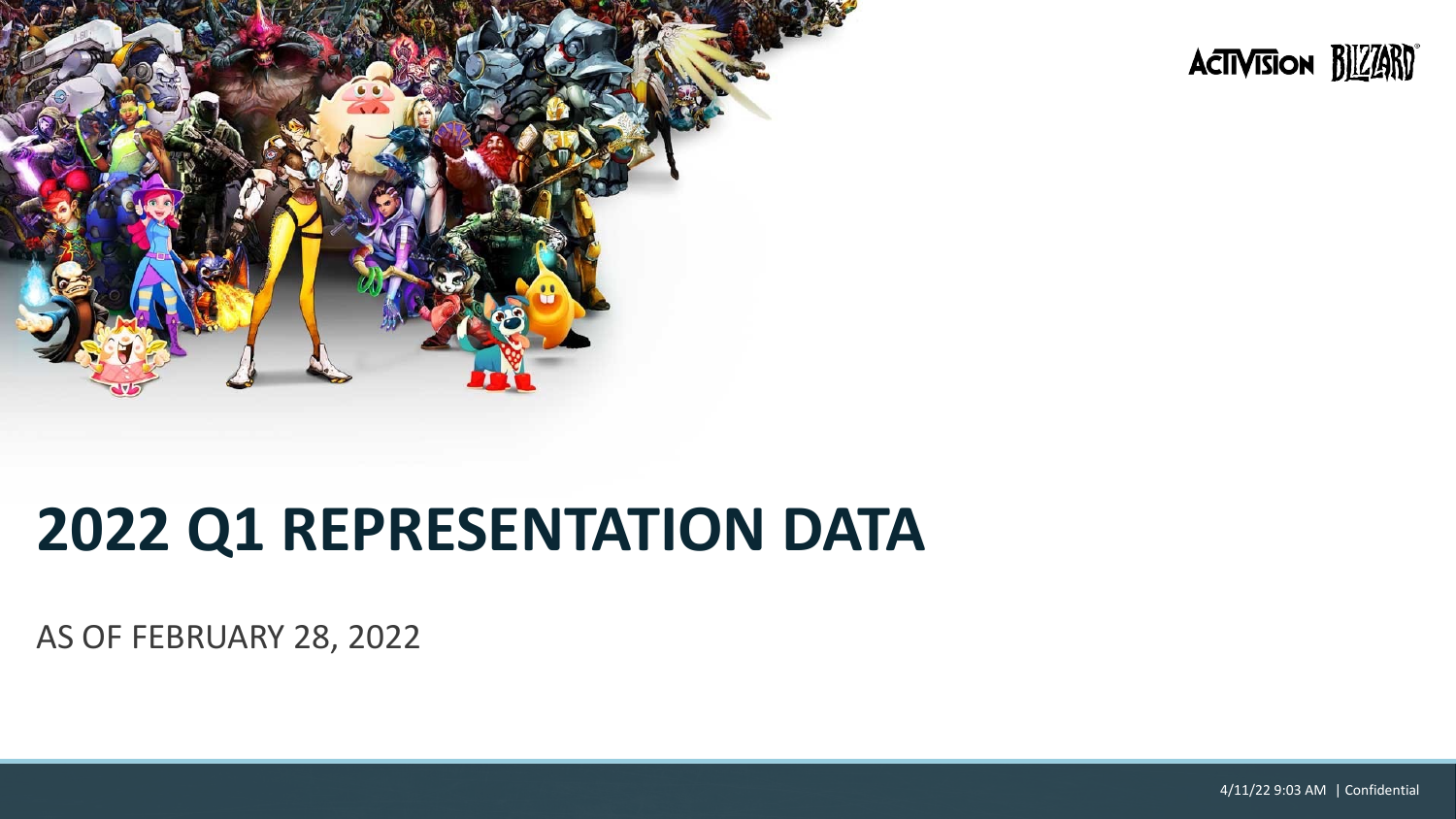Our mission and commitment to our people form the foundation for our efforts on diversity, equity, and inclusion

#### **Our mission**

To **connect and engage the world**  through epic entertainment.

**Our commitment to championing our people**

"**We value the increasingly global and diverse backgrounds of our players and employees**, and we commit to delivering epic experiences that **reflect the communities we serve.**"

-2020 ABK ESG report

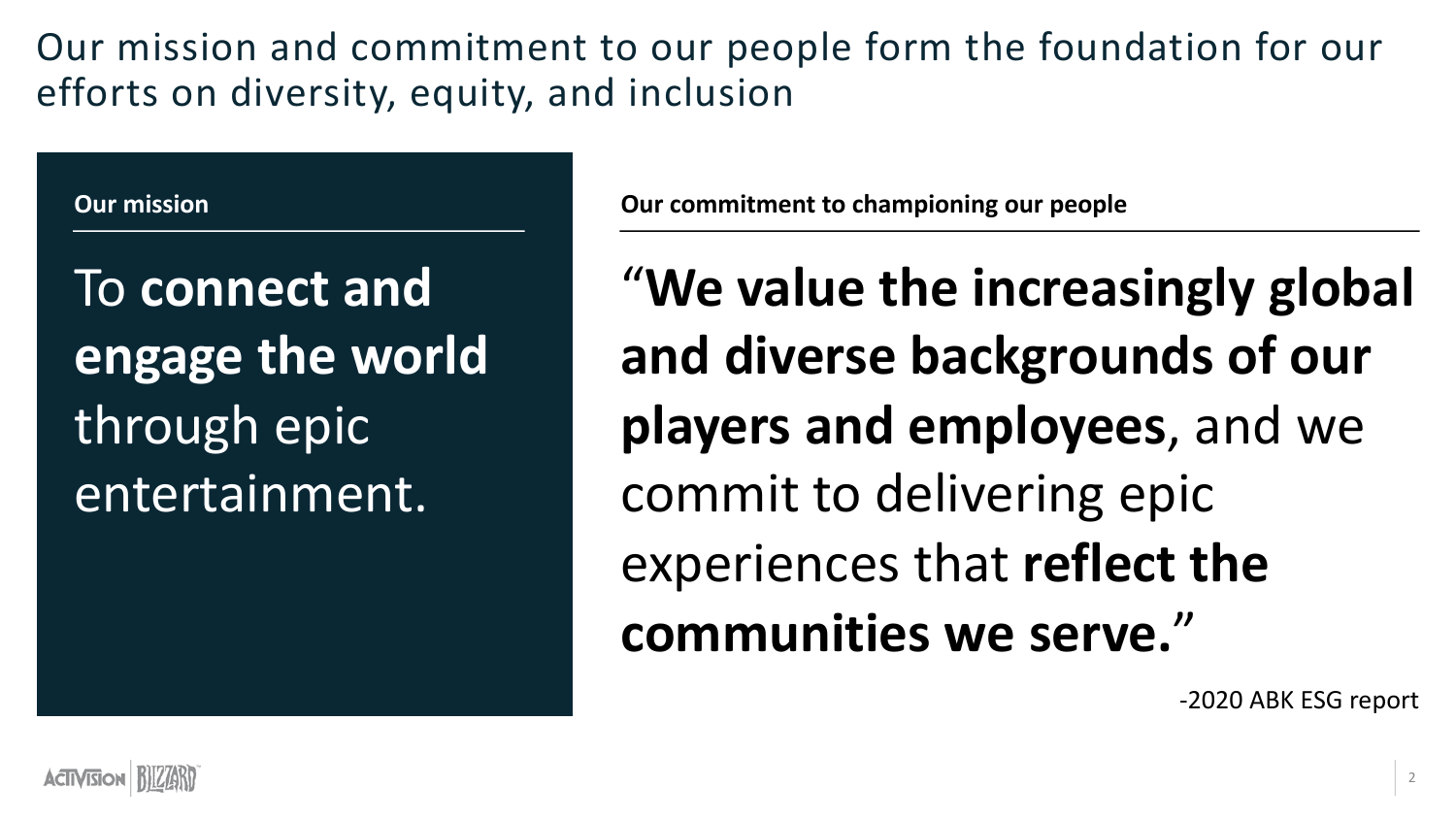#### 2022 Q1 diversity data

Detailed in following charts **2022 demographic representation** % FTEs **ACIIVISION ACTIVISION ACTIVISION BILLISH** DILLEN **Industry comparison Activision Publishing ABK rolled up AB Corporate Blizzard King 24% 24% 17% 23% 46% 34% Women** Representation of **Current overall Current overall Current overall Current overall Current overall women** in **gaming representation representation representation representation representation** of ABK **women** of AB **women** of AP **women** of Blizzard **women** of King **women industry 40% 37% 50% 37% 34% 58% Underrepresented**  Representation of **Current overall Current overall Current overall Current overall Current overall Ethnic Groups UEGs** in **gaming representation representation representation representation representation (UEGs)1 industry** of ABK **UEGs** of AB **UEGs** of AP **UEGs** of Blizzard **UEGs** of King **UEGs**



Footnote 1: UEG data shown for U.S. FTEs only. Source: ABK People Analytics team. The data included in this presentation represents our best estimates based on data included in our systems. Please see also the methodology description enclosed in this presentation.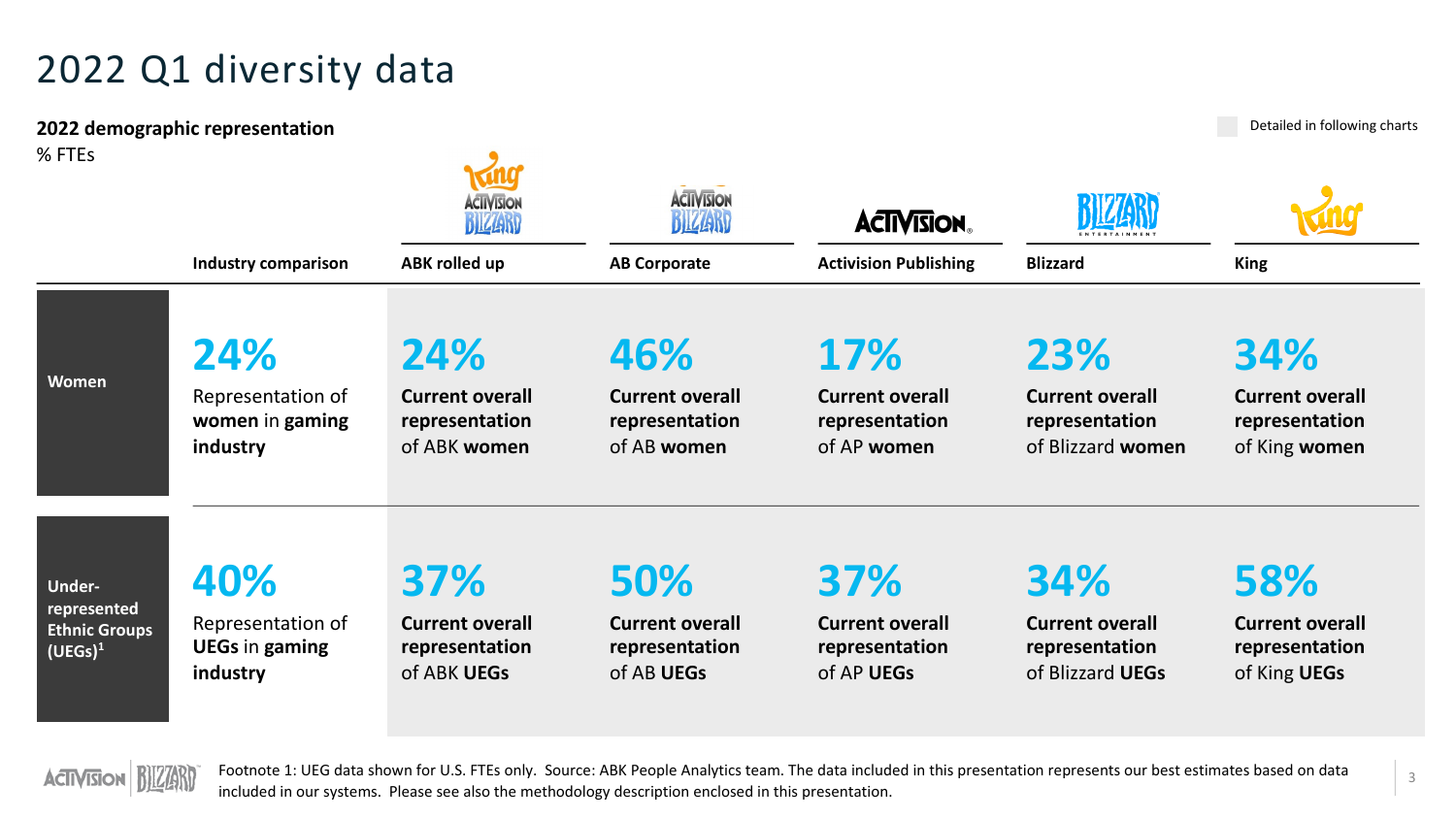## ABK rolled up: Women make up 24% of our overall workforce

# **30%** Percentage of **hires** that are women **Woman representation by level**, FTEs **% women Entry level Manager Director VP SVP+** Percentage of **departures** that are women **27% 28% 23% 25% 25% 29%**

#### **Woman representation of movements**, FTEs

**ACTIVISION**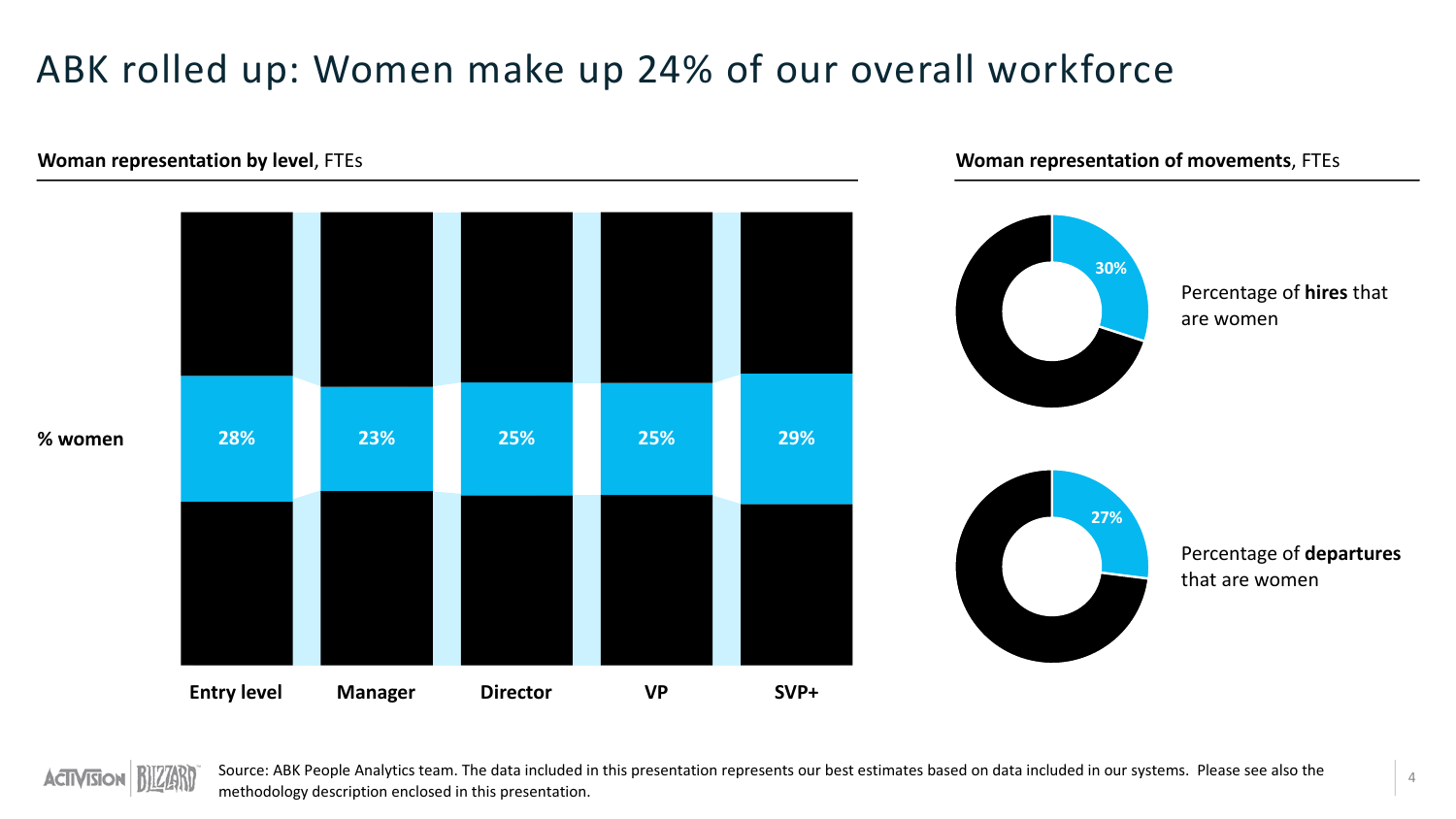#### ABK rolled up: Underrepresented ethnic groups (UEGs) make up 37% of our overall U.S. workforce



Source: ABK People Analytics team. The data included in this presentation represents our best estimates based on data included in our systems. Please see also the methodology description enclosed in this presentation.

5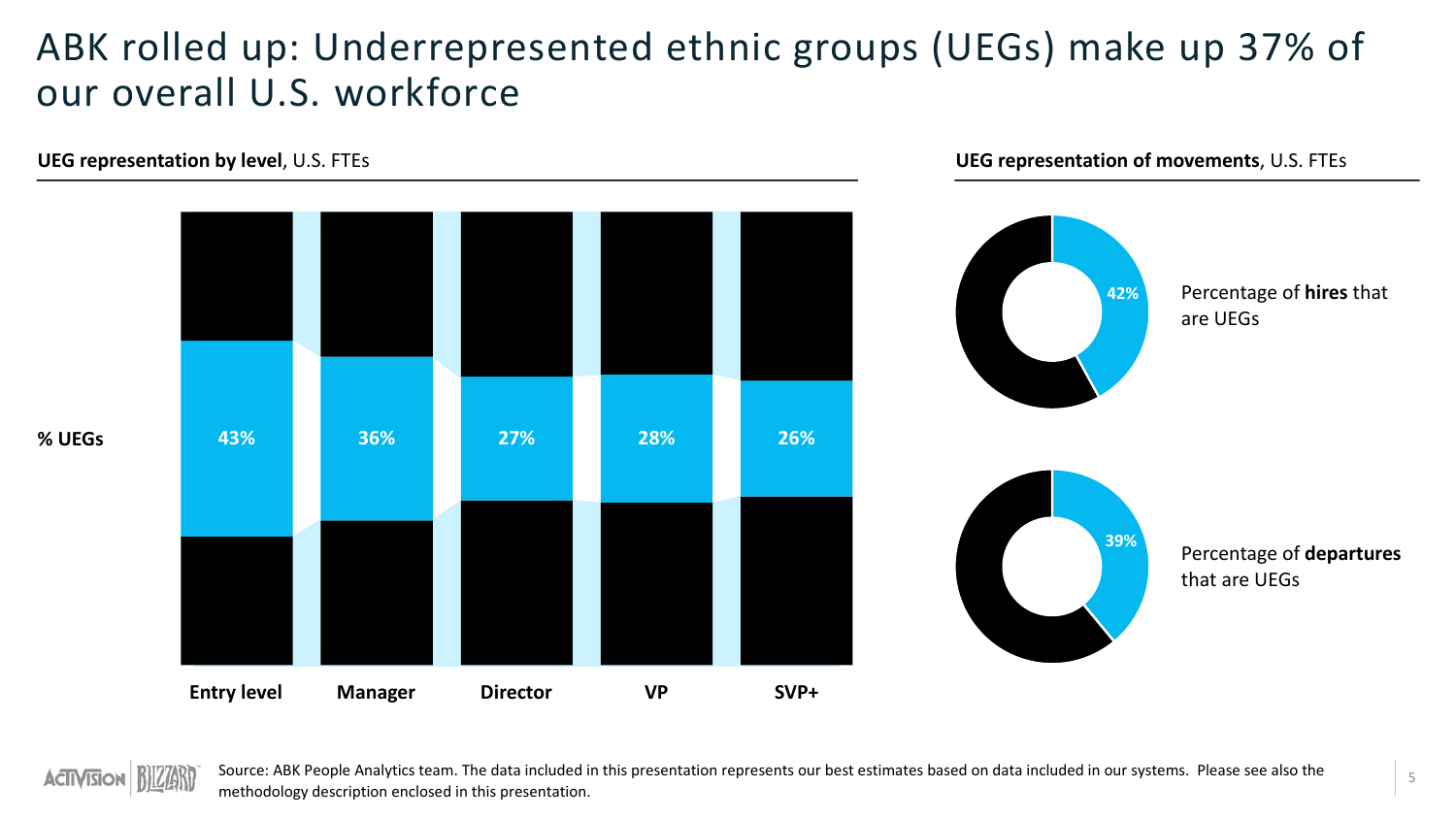## AB Corporate: Women make up 46% of our division workforce



#### **Woman representation of movements**, FTEs

**ACTIVISION**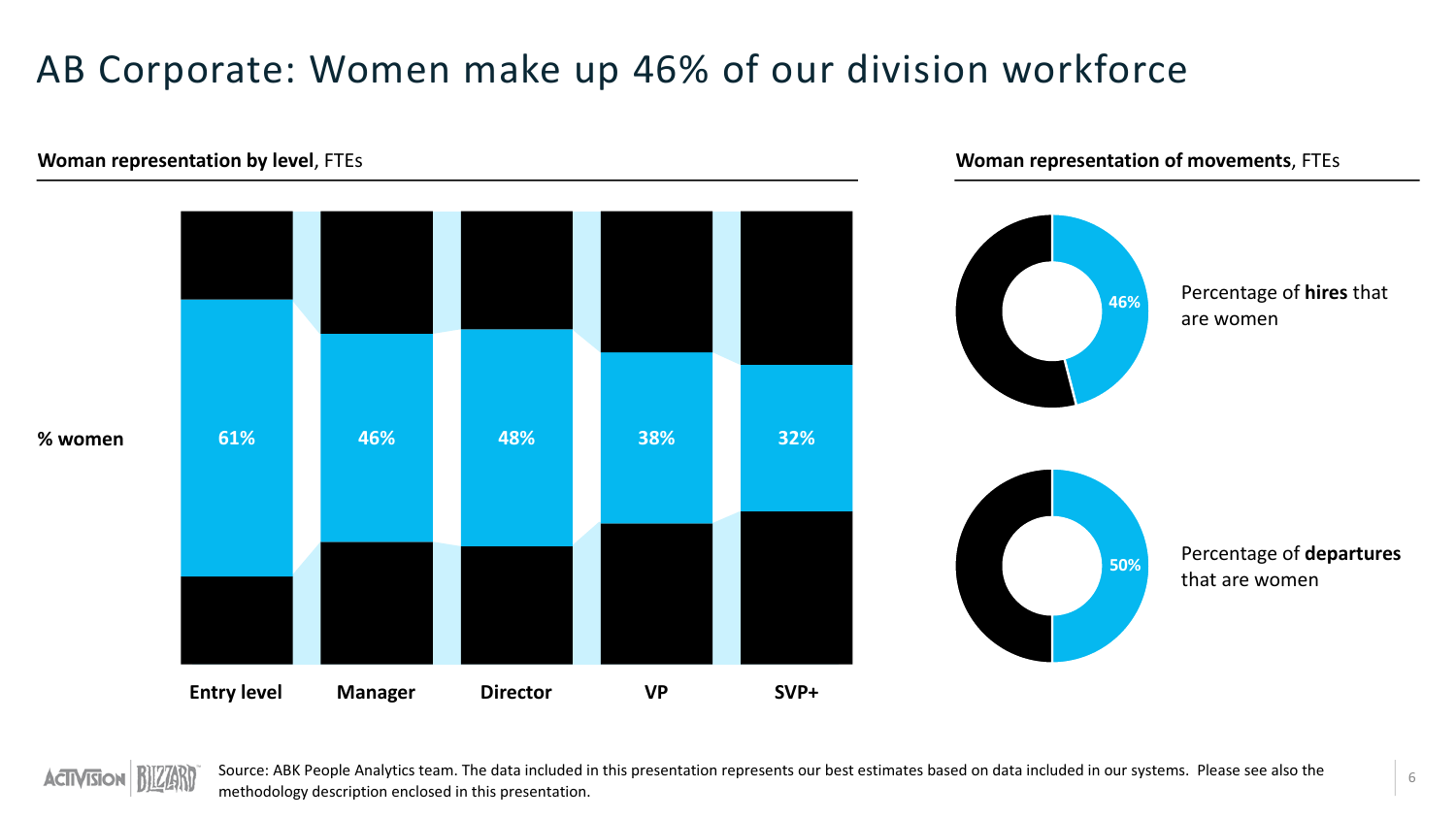#### AB Corporate: Underrepresented ethnic groups (UEGs) make up 50% of our division U.S. workforce

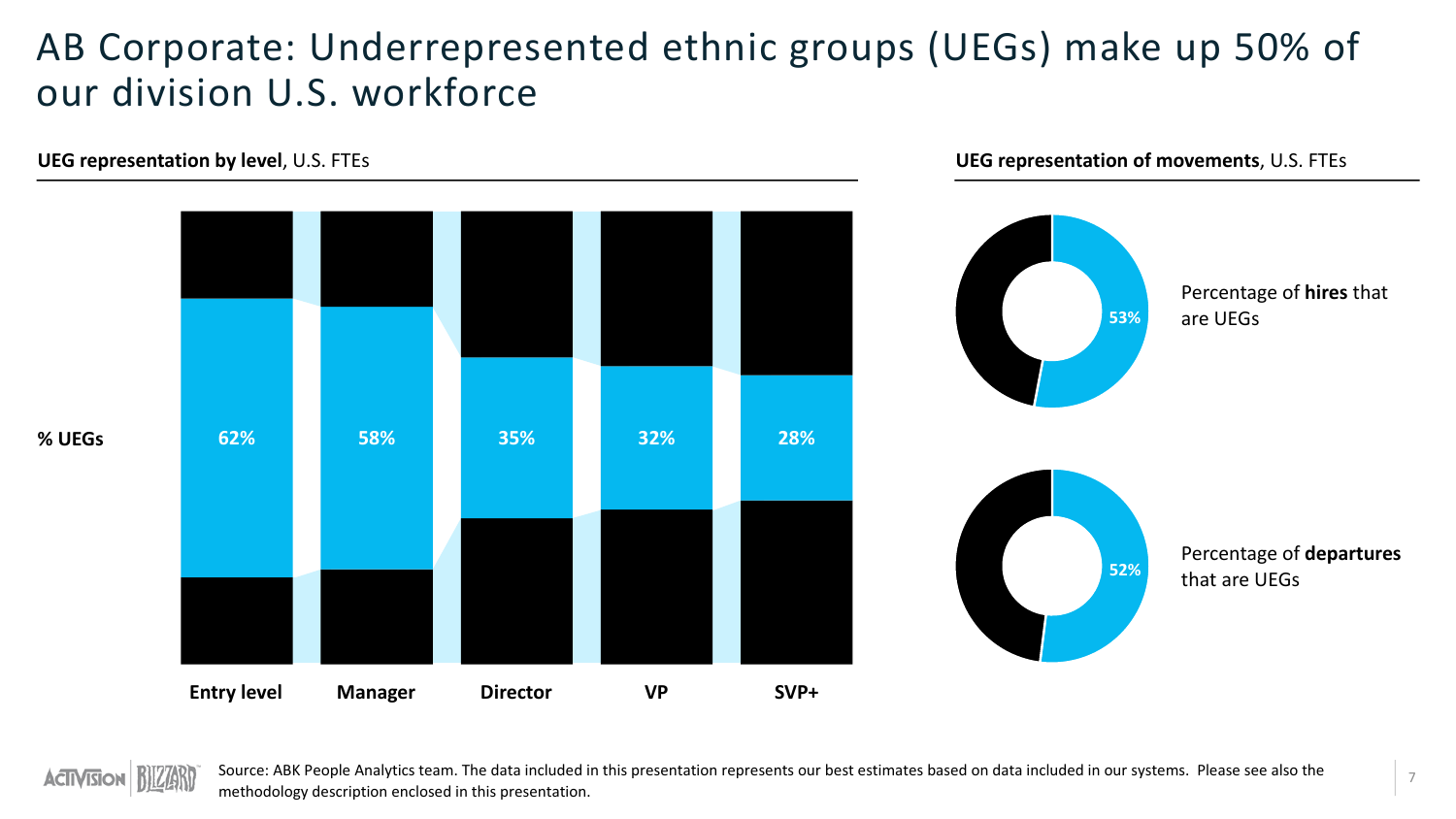## Activision Publishing: Women make up 17% of our division workforce



**Woman representation of movements**, FTEs

**ACTIVISION**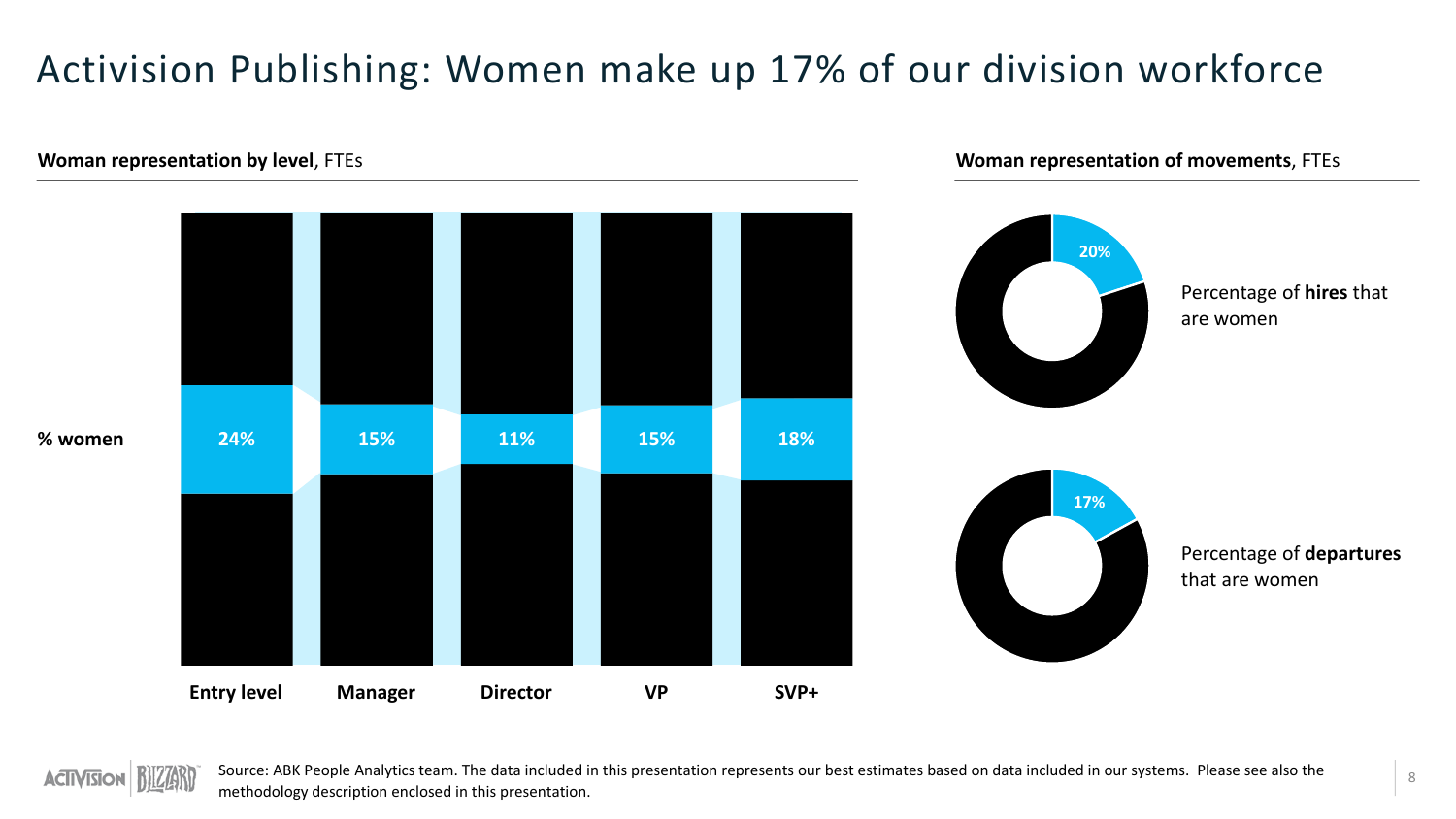#### Activision Publishing: Underrepresented ethnic groups (UEGs) make up 37% of our division U.S. workforce

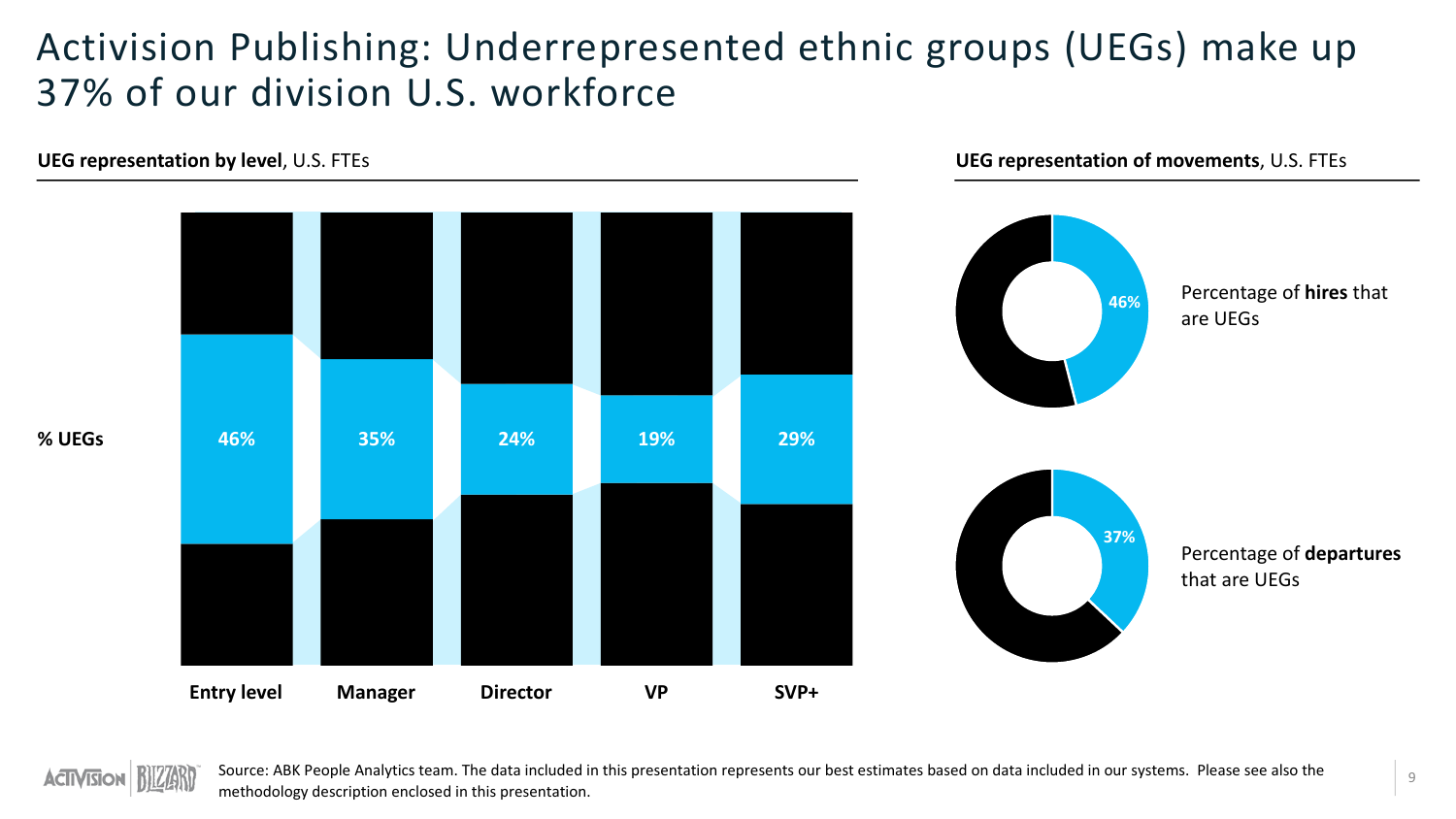## Blizzard: Women make up 23% of our division workforce



#### **Woman representation of movements**, FTEs

**ACTIVISION**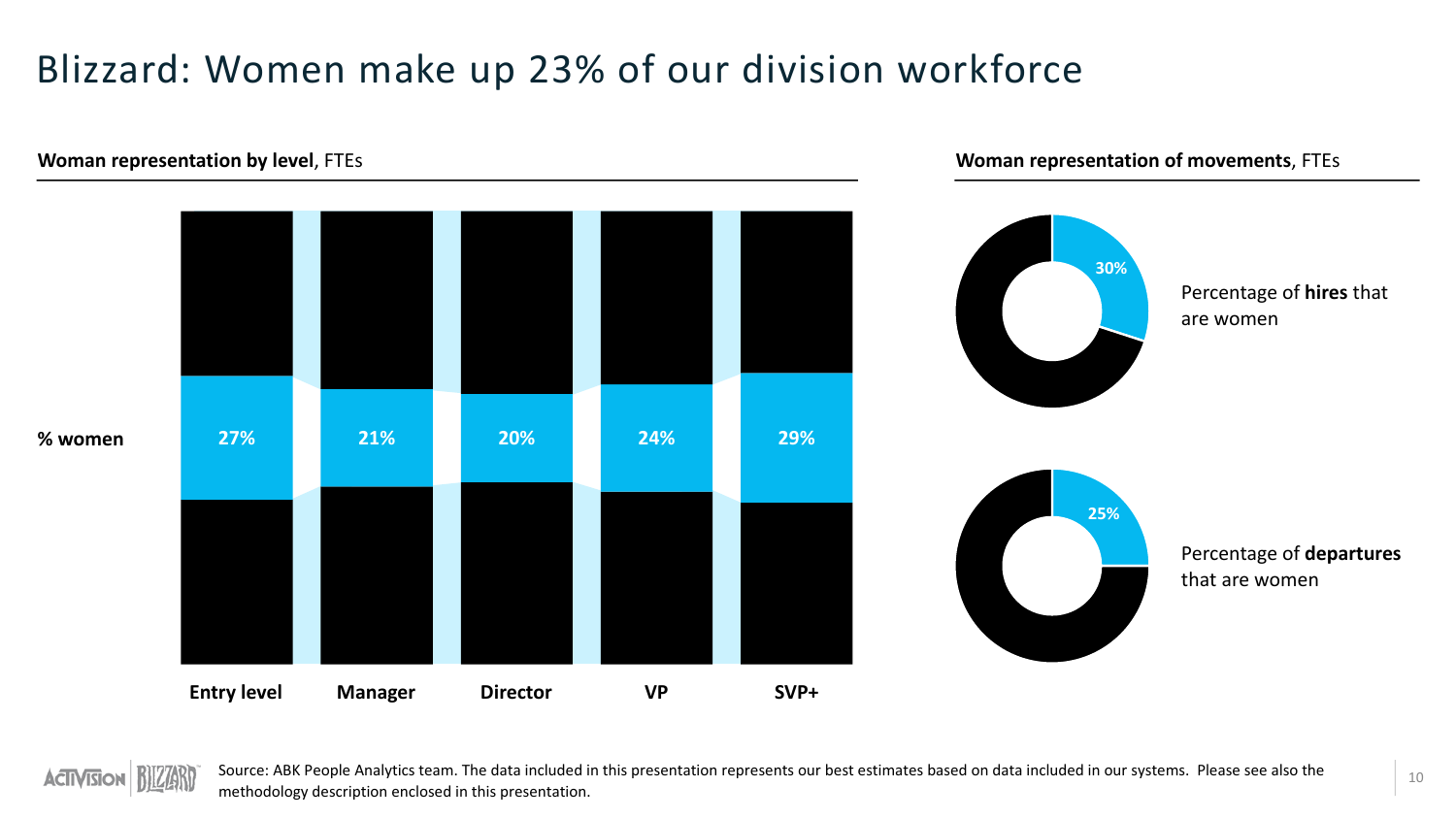#### Blizzard: Underrepresented ethnic groups (UEGs) make up 34% of our division U.S. workforce



**% UEGs**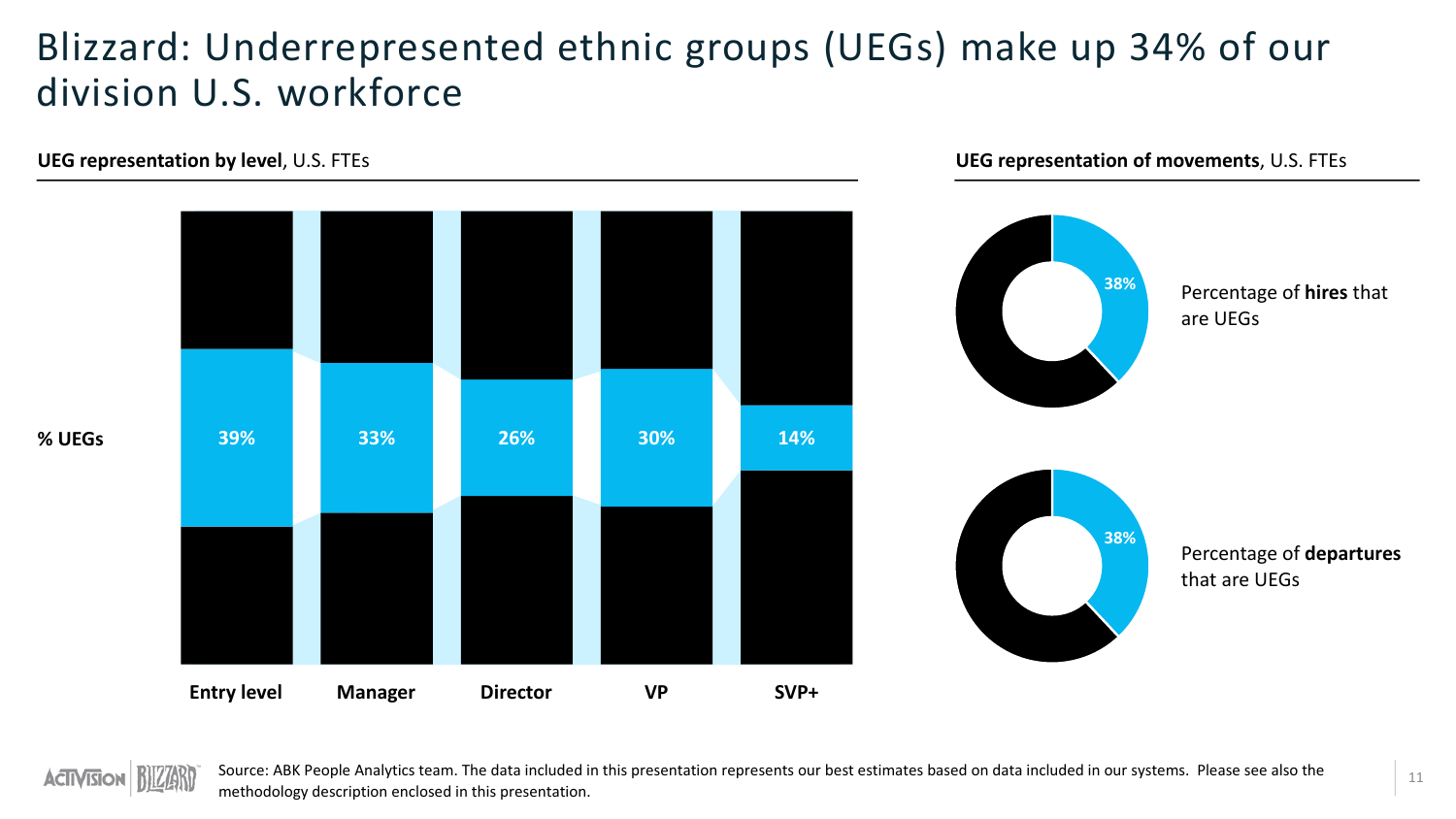## King: Women make up 34% of our division workforce



**Woman representation of movements**, FTEs

**ACTIVISION**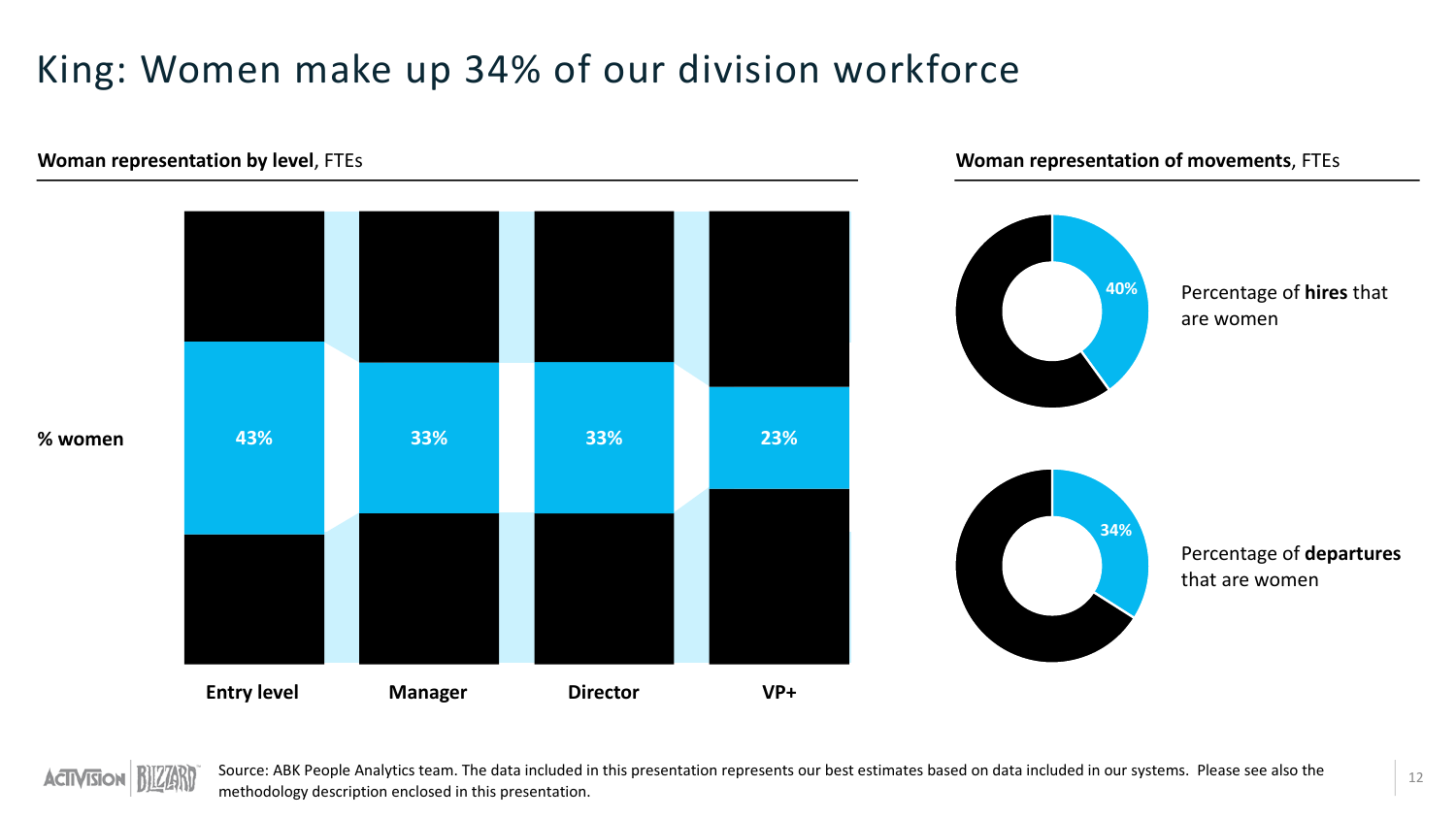#### King: Underrepresented ethnic groups (UEGs) make up 58% of our division U.S. workforce

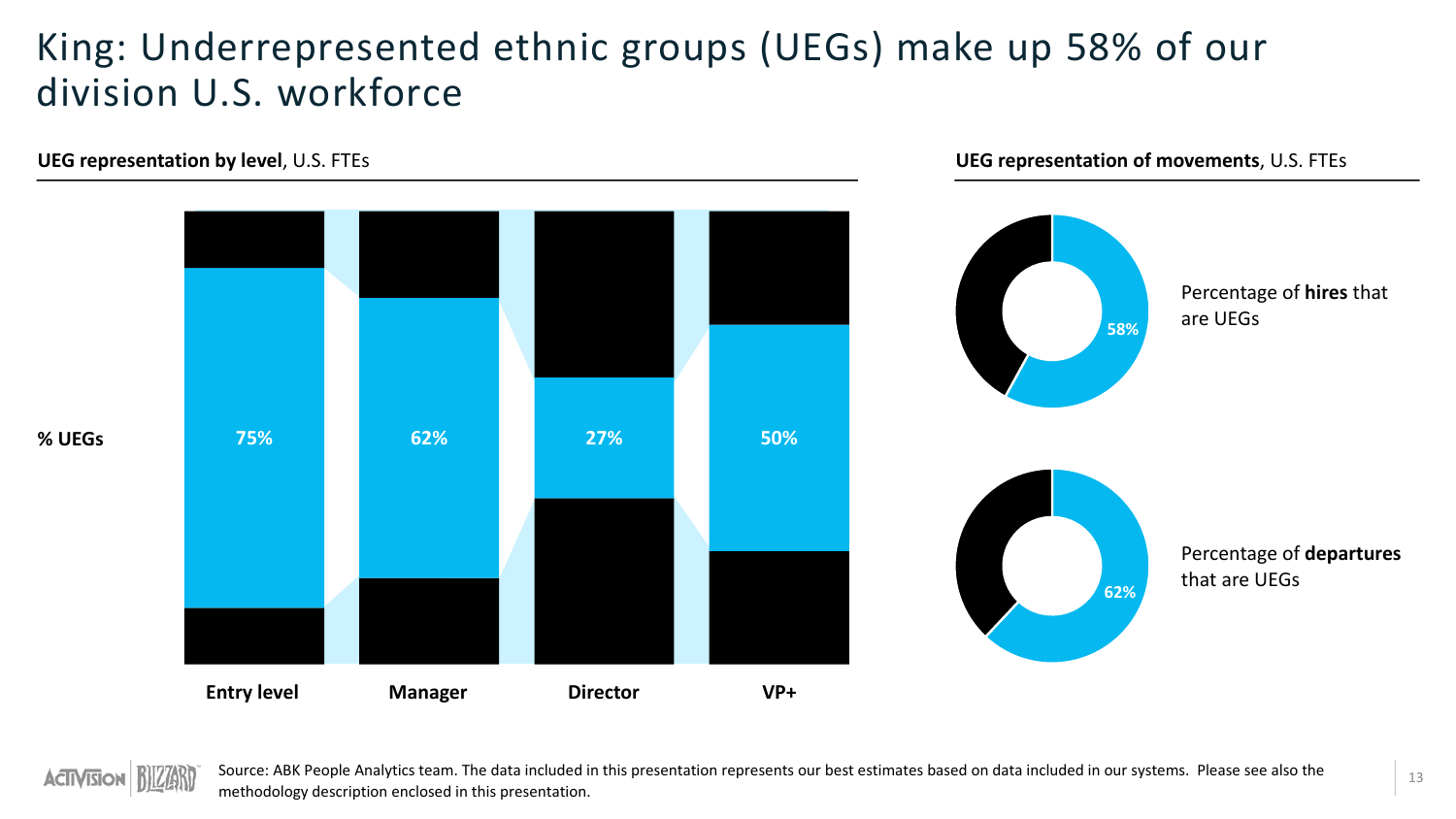"*We will increase the percentage of women and non-binary people in our workforce by 50% and will invest \$250 million to accelerate opportunities for diverse talent. Today, approximately 24% of our global employee population identifies as women or non-binary. Building on the success that King and other business units have achieved, we will seek to increase our percentage of women and non-binary professionals by approximately 50% within the next five years and hopefully faster. Each franchise team, business unit, and functional area will be expected to have plans to help fulfill this ambition.*"

-October 28th, 2021 announcement

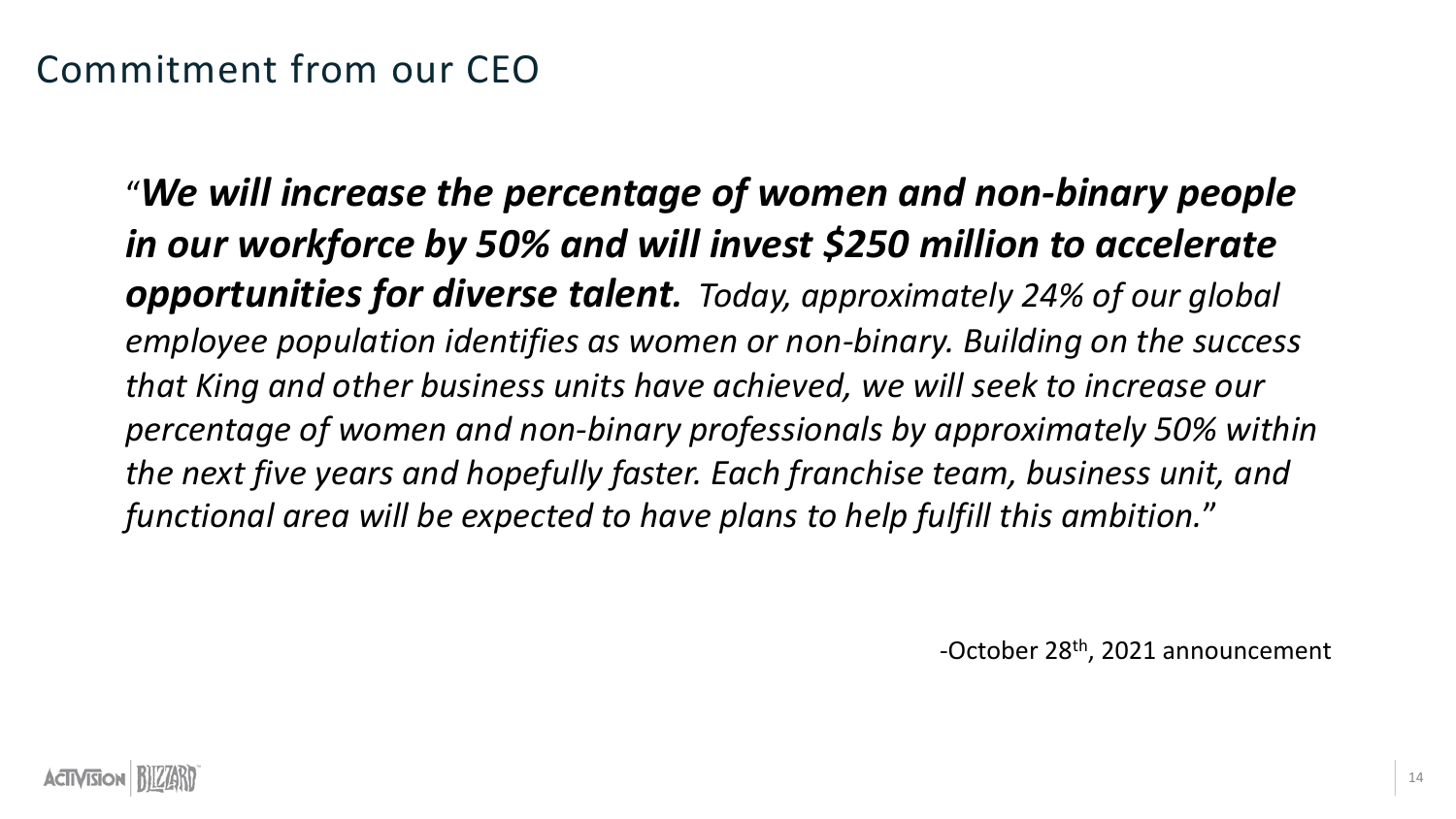#### Our current goal is to double the percentage of women in our workplace by 2025